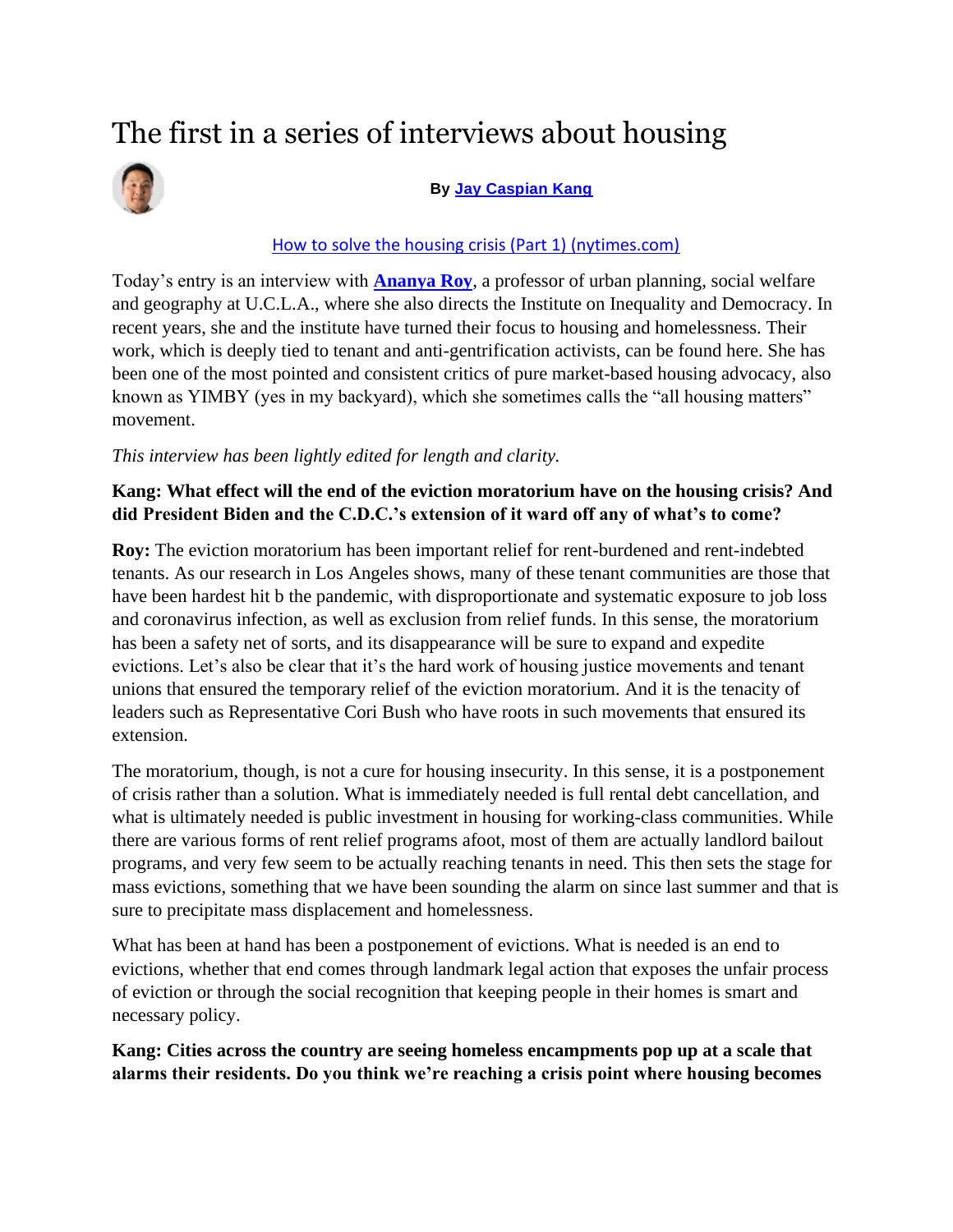#### **an issue that spills beyond activists, wonks and academics? Are we about to see some reckoning or another?**

Roy: There are these haunting scenes from the Great Depression of what came to be called Hooverville squatter camps, including one right in Central Park, which should seem unimaginable to us today. Well, it's all around us again.

In the research we've been doing at the institute, we started building out scenarios once the pandemic hit. They are still quite modest because we still have a so-called eviction moratorium. The full economic impact of the pandemic, combined with the inequality that already existed, has not played out. It's going to play out over the next three, four, five years. The housing crisis to come will be worse than the Great Depression

### **Kang: How will that happen? What do the next five years look like for housing?**

Roy: I think there's going to be three dimensions to it.

One is going to be mass evictions. They're not necessarily going to happen on one single day. But our estimates have been that in Los Angeles County alone, thousands of households will become homeless as the eviction crisis plays out. It should be said that there has been money flowing into giving landlords relief, but tenants were already rent-burdened before the pandemic. One number that really sticks with me was that in 2018, 600,000 people in Los Angeles were paying 90 percent of their income in rent. That was when people were doing well, when they had a safety net and full employment. So imagine what happens now.

Second, we already have a massive homelessness crisis. And what we have to address that is a system that just shuffles people through shelter and temporary housing. This makes sure that the unhoused stay permanently unhoused. Other than that, the current approaches to homelessness are criminalization and policing. All that is bloody expensive. It doesn't work.

Here's the third thing: A few years after the height of the Great Recession of 2008, corporate entities went on a buying spree of distressed properties. The bulk were Wall Street firms, [Blackstone being the most notorious.](https://www.theguardian.com/us-news/2019/mar/26/blackstone-group-accused-global-housing-crisis-un) But there were also real estate empires hiding behind L.L.C.s. A similar acquisition of distressed property will happen again in the Black and brown neighborhoods of our cities, wiping out the sort of accessible housing that we have and once again dramatically shifting real estate power to the wealthy.

### **Kang: Problems like rent prices outpacing wages seem to require long-horizon solutions, some of which seem almost revolutionary at this point. But if we are truly in an emergency, what do you think would work in the shorter term?**

Roy: I have been writing a set of ideas called emergency urbanism. This is a moment of great crisis. But it's also a moment to do things we would not otherwise do. It turns out that local politicians — mayors, for example — have the authority to commandeer property for the protection of life. Well, the mayor of Los Angeles, the mayor of San Francisco all have had the power to come into your hotels and turn them into housing.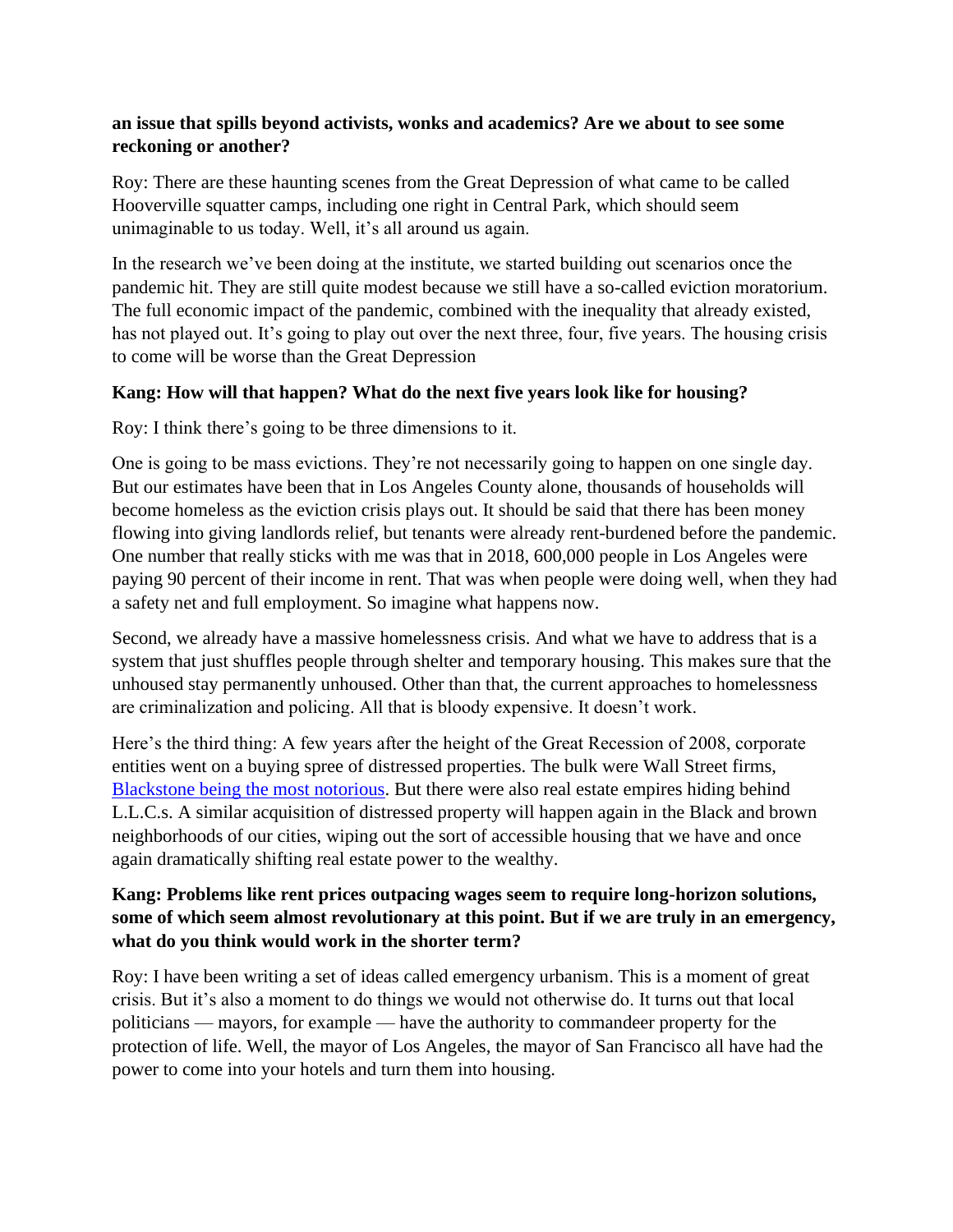There is also the possibility for a more immediate, quick mass expansion of low-income housing by buying distressed properties, vacant properties, all of the stuff that Blackstone is already buying up. The real estate industry is already doing its webinars on how to do something similar. They've created an algorithm for distressed hotels and motels. Why is the government not doing the same thing?

We have shown that buying and converting distressed property into housing comes at a much lower price point than building new housing. So in Vancouver, there's now a huge effort pushed by tenant movements, where the city government has bought up privately owned single resident occupancy hotels and is committed to converting them all to social housing. We could do the same thing here. That seems like a no-brainer.

**Kang: Your institute has written about the use of eminent domain to create more housing. In Los Angeles, specifically, eminent domain has a pretty disturbing history tied to mass displacements of Latino Angelenos to build Dodger Stadium. I find it hard to believe that people will support an eminent domain program, because of that history but also because it will feel like government overreach. How do you go about convincing people that it's OK and that the government won't just use that power to build a stadium?**

Roy: I think we've only seen certain uses of eminent domain, but we've been doing a lot of work on how local authorities like municipalities can use eminent domain, for example, to purchase underwater mortgages.

The idea behind this is a public stake in what seems to be private property. So, for example, when we talked to people in downtown Los Angeles, so many of the hotels down there said, "No, no, no, no, we don't want the homeless people in our buildings ever." And I think that's the option that has to be exercised in all sorts of creative ways. Well, they are private property, yes, but they also received millions and millions of dollars in public subsidies. That's what it means to have a public stake in private property, and that option needs to be exercised in creative ways.

# **Kang: How do you make that a political reality? It's hard to imagine Eric Garcetti, the mayor of Los Angeles, for example, suddenly using eminent domain to build public housing. What has to happen politically to make this a reality? It feels we are talking about what would be a small revolution in attitudes and leadership.**

Roy: It has to start with organizing. We have several housing movements, like Moms 4 Housing in Oakland and Reclaiming Our Homes in Los Angeles, that have made the case for reclaiming vacant property and for using tools such as eminent domain in order to keep tenants in their home. A crucial piece of their demands is community control over land and housing. They have built collective power in order to put political pressure on elected officials, and most important, they are building a new common sense about the public stake in property and about housing as a public good.

**Kang: So much of the housing debate right now seems to be about eliminating single-family zoning. I understand the importance of this, but it sometimes feels as if it's being sold as a panacea to solve housing inequality. I live in Berkeley. There's been a lot of credit given to**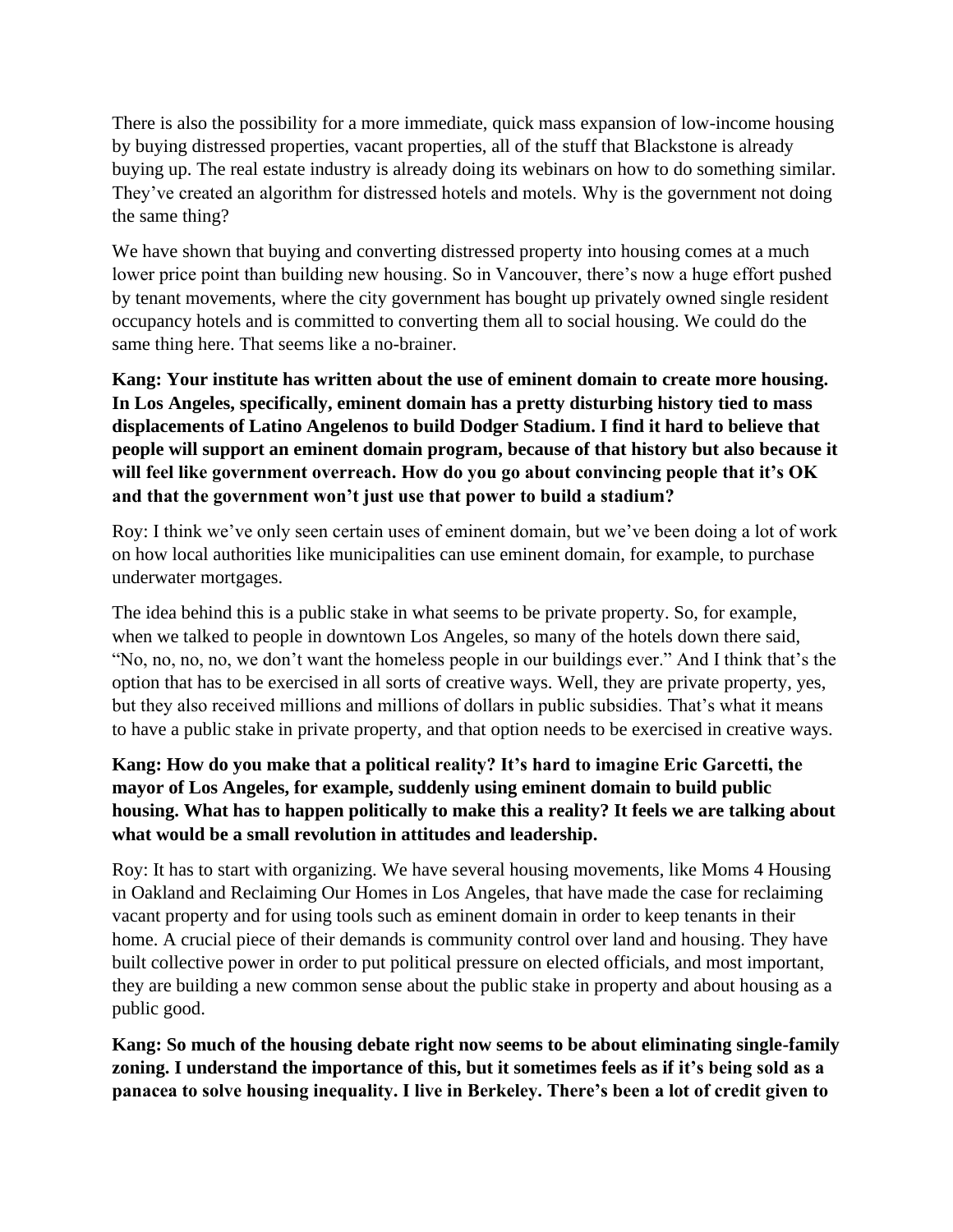**the city's commitment for eliminating single-family zoning, which absolutely has a racist, exclusionary history in the city. But in reality, if you look at a map and see the wealthy areas that are single-family zoned, there's almost zero chance that any significant amount of housing is going to be built there.**

Roy: I get the ways in which zoning has been a key instrument of segregation and exclusion. But I wish the solution to inequitable housing was as simple as doing away with that instrument. I don't think that's going to work.

I keep thinking about the subprime crisis and also what happened in the late'70s. The idea was to see investment flow into neighborhoods that had been deprived of investments. And it did flow, except on terms that simply created a new form of segregation and predation. So I feel that these issues can't be addressed until and unless we center the communities that are the most impacted, until we center tenants from working-class communities of color. Not all housing matters in the same way. So I feel very strongly that those who are most impacted by the housing crisis have to be at the center of this and any housing policy has to be judged, first and foremost, by the impact that will have on those communities.

Unless we take explicit accounts of how these racialized and class logics work, we run the risk of reinforcing those patterns of segregation.

**Kang: I was reading about how the mayor of Paris is trying to get a quarter of its population housed in public housing. And the reason it was interesting to me was that I think Americans have a hard time imagining some cities being analogous to cities in the United States. So Singapore, for example, is hard for Americans to imagine as a possible reality. Roughly 80 percent of the population of Singapore lives in public housing managed by the government. Hong Kong is also hard. Almost half the population of Hong Kong lives in public housing.**

**There are all sorts of racialized, political and geographic reasons it's hard to imagine the United States as Singapore, but it struck me that if expanded public housing is possible in Paris, then perhaps Americans could envision it being possible in the United States. How do we get to a program like that, which seems to have at least been popular enough to get the mayor re-elected?**

Roy: The Singapore and Hong Kong cases are crucial, because that's a completely different model of how land is mobilized for housing and how pensions are mobilized for housing, where public housing is not stigmatized but it's simply the way to live.

I think the challenge with Paris is that it is a deeply racialized, divided city, where public housing has been built on the peripheries of the city. And this is the case in many European contexts. That's been the big struggle in Europe at the moment. There's been a privatization of social housing, even in a place like Sweden. But also, a lot of the public housing has become a concentration of immigrant families, who are then stigmatized. And this is true in Paris. So there's a double challenge there, both expanding public housing and also rethinking this territorial and racialized stigmatization.